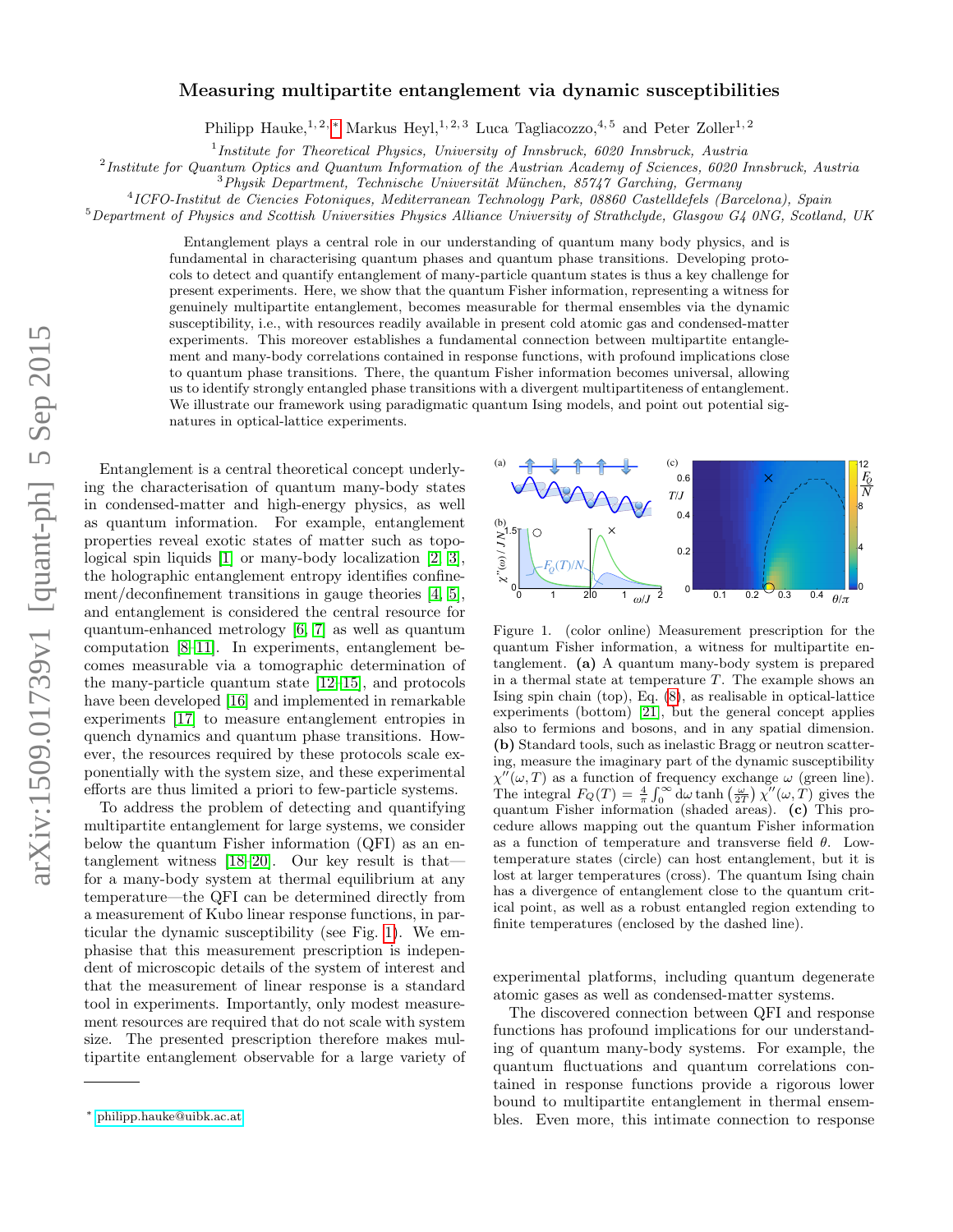functions immediately implies universality of the QFI close to quantum phase transitions (QPTs), as has been observed theoretically in ground-state phase diagrams [\[22–](#page-9-16)[25\]](#page-9-17) and is known for related metrics [\[26\]](#page-9-18). Below, we discuss the universal scaling laws of the QFI at vanishing as well as non-zero temperature, and use them to identify a class of strongly-entangled QPTs with a divergent multipartiteness of entanglement and an associated divergent entanglement length scale [\[27\]](#page-9-19).

This article is organised as follows. After outlining background on the QFI, we present the main result of this work, the relation of the QFI to Kubo response functions. Then, we discuss its universal scaling theory, and discuss why QPTs yield strong divergencies while thermal phase transitions do not present particular signatures. We illustrate these completely general concepts by paradigmatic examples. Finally, we discuss some practical experimental considerations, and provide our conclusions.

Background on the quantum Fisher information.  $\qquad$  In recent years, the QFI has generated a lot of attention, because it provides a rigorous lower bound for genuinely multipartite entanglement [\[18,](#page-9-13) [19\]](#page-9-20). Originally, it was introduced to quantify the maximal precision with which a parameter (a phase)  $\vartheta$  can be estimated using a given quantum state  $\rho$  [\[7,](#page-9-6) [28\]](#page-10-0). For M independent measurements, the quantum Fisher information  $F_Q$  bounds the variance of  $\vartheta$  by  $(\Delta \vartheta)^2 \ge 1/(MF_Q)$ , the so-called quan-tum Cramér–Rao bound [\[28\]](#page-10-0).

Importantly, the maximal precision achievable in quantum phase estimation can break classical limits if the employed system is in a strongly entangled N-particle state [\[7\]](#page-9-6). More precisely (see Supplementary Material [\[30\]](#page-10-1)), if a state achieves a QFI density

<span id="page-1-1"></span>
$$
f_Q \equiv F_Q/N > m \,, \tag{1}
$$

with m a divisor of N, then it must contain  $m+1$ -partite entanglement [\[18,](#page-9-13) [19\]](#page-9-20).

In quantum phase estimation, the QFI determines the sensitivity of the state  $\rho$  towards a unitary transformation generated by the hermitian operator  $\hat{\mathcal{O}}$  associated to  $\vartheta$ . That is, it quantifies the distinguishability of  $\rho$  from  $\rho' = e^{-i\delta\vartheta \hat{\mathcal{O}}}\rho\, e^{i\delta\vartheta \hat{\mathcal{O}}}. \text{ For a pure quantum state } \rho = |\psi\rangle \langle \psi|,$ such as the ground state of a given Hamiltonian, the QFI assumes the simple form of a connected correlation function, which can be easily computed or measured,

<span id="page-1-3"></span>
$$
F_Q = \Delta(\hat{\mathcal{O}})^2 = \langle \psi | \hat{\mathcal{O}} \hat{\mathcal{O}} | \psi \rangle - \langle \psi | \hat{\mathcal{O}} | \psi \rangle^2. \tag{2}
$$

Matters become much more complicated in a mixed state, such as a thermal ensemble  $\rho = \sum_{\lambda} p_{\lambda} |\lambda\rangle \langle \lambda|$ , where  $|\lambda\rangle$  is the energy eigenbasis with occupation probabilities  $p_{\lambda} = \exp(-E_{\lambda}/T)/Z$ , and Z is the partition function. In such a case, the QFI takes the considerably more complex structure

$$
F_Q = 2\sum_{\lambda,\lambda'} \frac{(p_\lambda - p_{\lambda'})^2}{p_\lambda + p_{\lambda'}} \left| \langle \lambda | \hat{O} | \lambda' \rangle \right|^2 \tag{3}
$$

(where the sum includes only terms with  $p_{\lambda} + p_{\lambda'} > 0$ ). Recently, in a remarkable atomic-gas experiment [\[20\]](#page-9-14), it has been demonstrated that a lower bound on the QFI can be measured by studying the behaviour of an observable's probability distribution under the unitary transformation  $e^{i\delta\vartheta\hat{\mathcal{O}}}$ . This could then be used to demonstrate the presence of bipartite entanglement. Here, we show how the QFI can be measured directly and efficiently in a generic quantum many-body system in a thermal state at any temperature.

*Main result.*  $\leftarrow$  As the major result of this work, we rigorously relate the QFI to a Kubo response function,

<span id="page-1-0"></span>
$$
F_Q(T) = \frac{4}{\pi} \int_0^\infty d\omega \tanh\left(\frac{\omega}{2T}\right) \chi''(\omega, T), \qquad (4)
$$

where  $\chi''(\omega,T) = \Im(\chi(\omega,T))$  is the imaginary, dissipative part of the dynamic susceptibility in the state  $\rho$  with respect to  $\mathcal{O}$ —the same thermal state and generator for which the QFI is evaluated [\[29\]](#page-10-2).

Proof: The proof of Eq. [\(4\)](#page-1-0) is straightforward. It requires only the minimal assumption of thermal equilibrium. Setting  $\hbar = 1 = k_B$ , the dynamic susceptibility is defined as

<span id="page-1-2"></span>
$$
\chi(\omega, T) = i \int_0^\infty dt \, e^{-i\omega t} \, tr \left( \rho \left[ \hat{\mathcal{O}}(t), \hat{\mathcal{O}} \right] \right) , \qquad (5)
$$

where  $\hat{\mathcal{O}}(t) = e^{iHt} \hat{\mathcal{O}} e^{-iHt}$ . It is convenient to work in the Lehmann representation, i.e., the energy eigenbasis, where

$$
\chi''(\omega) = \sum_{\lambda,\lambda'} (p_{\lambda} - p_{\lambda'}) \left| \langle \lambda | \hat{\mathcal{O}} | \lambda' \rangle \right|^2 \pi \delta(\omega + E_{\lambda'} - E_{\lambda}). \tag{6}
$$

Exploiting that for a thermal state  $2\int_0^\infty \mathrm{d}\omega \tanh\left(\frac{\omega}{2T}\right) \delta(\omega + E_{\lambda'} - E_{\lambda}) = \tanh\left(\frac{E_{\lambda'} - E_{\lambda}}{2T}\right) =$  $p_{\lambda}-p_{\lambda}$  $\frac{p_{\lambda}-p_{\lambda'}}{p_{\lambda}+p_{\lambda'}}$ , and correcting for prefactors, we directly obtain  $Eq. (4)$  $Eq. (4)$ . This proof can be straightforwardly extended to the QFI matrix, and, via the fluctuation-dissipation theorem  $\chi''(\omega)$  = tanh $(\omega/2T)S(\omega)$ , to the dynamic structure factor  $S(\omega)$ . Equation [\(4\)](#page-1-0) also presents some direct corollaries, such as a sum rule which we discuss in the Supplementary Material [\[30\]](#page-10-1).  $\Box$ 

The conceptual importance of the identification [\(4\)](#page-1-0) is huge.

First of all, it makes a witness for multipartite entanglement, the QFI, a straightforwardly measurable quantity. Dynamic susceptibilities are routinely measured in many-body systems using well-established techniques such as Bragg spectroscopy [\[31,](#page-10-3) [32\]](#page-10-4) or neutron scattering [\[33\]](#page-10-5).

Second, the central Eq. [\(4\)](#page-1-0) has fundamental theoretical implications. For example, it establishes a direct relation between quantum correlations contained in  $\chi''(\omega, T)$  to many-body entanglement. As Eq. [\(4\)](#page-1-0) shows, the entanglement contained in  $\chi''(\omega, T)$  and extracted by the QFI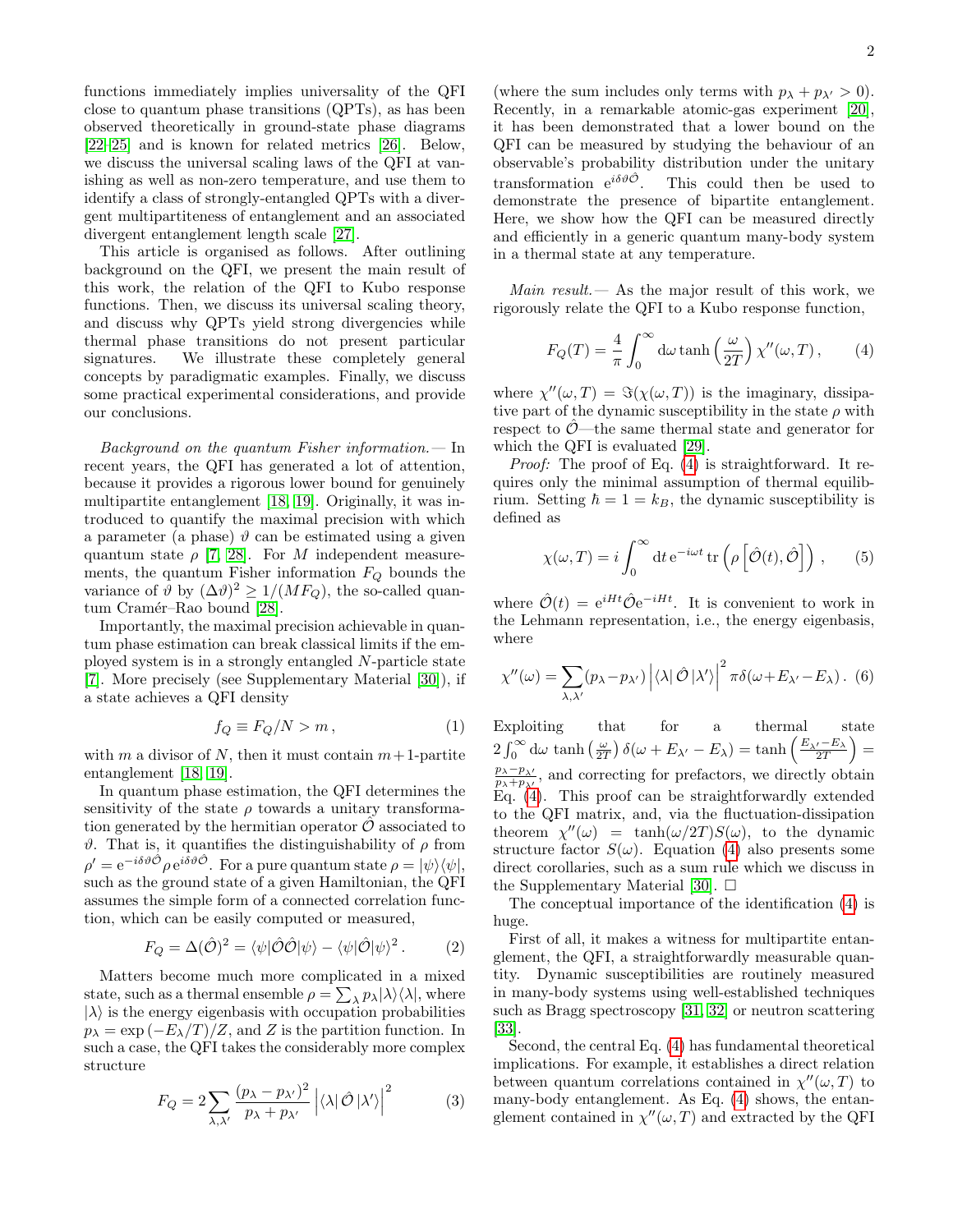

<span id="page-2-2"></span>Figure 2. (color online) Universal scaling of the quantum Fisher information density,  $f_Q = F_Q/N$ , calculated for the order parameter in the quantum Ising chain. Data at the critical point and for  $N = 8...128$ . At low temperatures, the universal scaling laws produce an excellent data collapse. In a range of intermediate temperatures, the scaling approaches analytic predictions for the thermal critical regime in the thermodynamic limit [\[34\]](#page-10-6) (solid line). The strong divergence at small temperatures of  $f_Q \sim N^{3/4}$  (dashed line) implies a diverging multipartiteness of entanglement.

is dominated by the thermally unaccesible high-frequency response.

Third, the connection [\(4\)](#page-1-0) has especially profound consequences near continuous QPTs when choosing for  $\mathcal O$  a relevant operator in the renormalisation-group sense, such as the order parameter. Then, known universal scaling laws for  $\chi''(\omega, T)$  translate directly into universal scaling for  $F_Q$ . Universal scaling of the QFI has already been theoretically observed in ground states of many-body systems [\[22–](#page-9-16)[25\]](#page-9-17). In the following, we extend the analysis to the experimentally relevant regime of non-zero temperatures.

Universal scaling of multipartite entanglement.— Consider a local generator  $\hat{\mathcal{O}} = \sum_{l=1}^{N} \hat{\mathcal{O}}_l$ , in a *d*-dimensional system with linear size L and  $N = L<sup>d</sup>$  sites. As explained in the Supplementary Material [\[30\]](#page-10-1),  $f_Q$  obeys the universal behaviour

<span id="page-2-1"></span>
$$
f_Q(T, L^{-1}, \tilde{h}) = \lambda^{\Delta_Q} \phi_Q(T\lambda^z, L^{-1}\lambda, \lambda^{1/\nu} \tilde{h}).
$$
 (7)

Here, z is the dynamical and  $\nu$  the correlation-length critical exponent.  $\lambda$  is the cutoff scale determined by the relevant perturbations  $L^{-1}$ , T, and the distance from the critical point  $\hat{h}$ . The scaling dimension of  $f_Q$  is  $\Delta_Q =$  $d - 2\Delta_{\alpha}$ , with  $\Delta_{\alpha}$  the scaling dimension of  $\hat{\mathcal{O}}_l$ .

Since  $f_Q$  bounds the number of entangled particles via Eq. [\(1\)](#page-1-1), its scaling behaviour allows us to identify a class of strongly entangled QPTs, i.e., QPTs with a divergent multipartiteness of entanglement. These are those transitions with  $\Delta_Q > 0$ . The scaling behaviour additionally implies a universal length scale over which multipartite entanglement exists,  $l_{\text{ent}} \gtrsim f_Q^{1/d} \sim \lambda^{1-2\Delta_{\alpha}/d}$  (see Supplementary Material [\[30\]](#page-10-1)).

The framework described up to now is completely general. To illustrate its viability for understanding entanglement in quantum many-body systems, we now turn to specific examples. We focus on a paradigmatic class of model systems presenting a QPT, namely Ising models in a transverse field, which are realisable in quantum-optical  $[20, 21]$  $[20, 21]$  as well as solid-state systems  $[34, 35]$  $[34, 35]$ ,

<span id="page-2-0"></span>
$$
\frac{H}{J} = -\cos\theta \sum_{l,j=1}^{N} \mathcal{J}_{lj} \sigma_l^x \sigma_j^x + \sin\theta \sum_{l=1}^{N} \sigma_l^z.
$$
 (8)

Here,  $\sigma_l^{\alpha}$ ,  $\alpha = x, y, z$ , are the Pauli matrices on lattice sites  $l = 1, \ldots, N$ . Depending on the Ising interactions  $\mathcal{J}_{ij}$ , this Hamiltonian exhibits a quantum critical point at some critical field strength  $\theta_c$ . The order parameter for the transition is  $\sum_l \langle \sigma_l^x \rangle/N$ . Its strong critical fluctuations make the generator  $\hat{\mathcal{O}} = \sum_l \sigma_l^x/2$  an ideal candidate for testing the scaling behaviour of the QFI.

We first focus on the simplest case, the onedimensional nearest-neighbour Ising chain,  $\mathcal{J}_{lj} = \delta_{j,l+1}$ , where the scaling exponents are known analytically,  $z =$ 1 and  $\Delta_{\alpha} = 1/8$  [\[34\]](#page-10-6). This gives  $\Delta_{Q} = 3/4$ , i.e., the nearest-neighbour quantum Ising chain lies in the class of strongly entangled phase transitions with divergent multipartite entanglement. Indeed,  $f_{\mathcal{Q}}$  for the order parameter displays a strong peak around the critical point  $\theta_c = \pi/4$ , see Fig. [1\(](#page-0-1)c). The entanglement radiates out from the peak, generating a broad entangled region also at non-zero  $T$  [\[36,](#page-10-8) [37\]](#page-10-9).

To illustrate the Ansatz [\(7\)](#page-2-1), we consider the scaling with system size L and temperature T, at fixed  $\ddot{h} = 0$ . For small L, the dominant cutoff scale is  $\lambda \sim L = N$ , implying

$$
f_Q \sim N^{3/4} \,. \tag{9}
$$

The data in Fig. [2](#page-2-2) reproduces perfectly this strong algebraic growth, which is remarkably close to the theoretical maximum of  $f_Q = N$ . The associated multipartite entanglement length scale is thus highly divergent,  $l_{\text{ent}} \sim N^{3/4}$ .

With increasing temperature, the cutoff scale crosses over to  $\lambda \sim T^{-1/z}$ , and the scaling becomes  $f_Q \sim T^{-3/4}$ . This prediction can be refined by exact analytical results for the dynamic susceptibility at criticality [\[34\]](#page-10-6),  $\lim_{N\to\infty}\chi(\omega,T)/N=g(\omega/T)J^{3/4}/T^{7/4}$ , with a function g that is known exactly. Performing the  $\omega$ -integral in Eq. [\(4\)](#page-1-0), one immediately obtains the QFI,

$$
f_Q(T) = C (J/T)^{3/4} , \t\t(10)
$$

with  $C \approx 0.42$ . In the temperature regime of validity,  $NT/J \gg 1$  and  $T/J \ll 1$ , the exact data for finite chains is consistent with this scaling prediction valid in the thermodynamic limit (see Fig. [2\)](#page-2-2). For  $T \gg J$ the system crosses over into a generic high-temperature asymptotic behaviour  $f_Q \sim T^{-2}$ .

Absence of signature at thermal phase transitions. Remarkably, such scaling behaviour is only observed at quantum, but not thermal phase transitions, because Eq. [\(4\)](#page-1-0) considers only quantum fluctuations. A simple example to demonstrate the insensitivity towards thermal phase transitions is provided by the fully-connected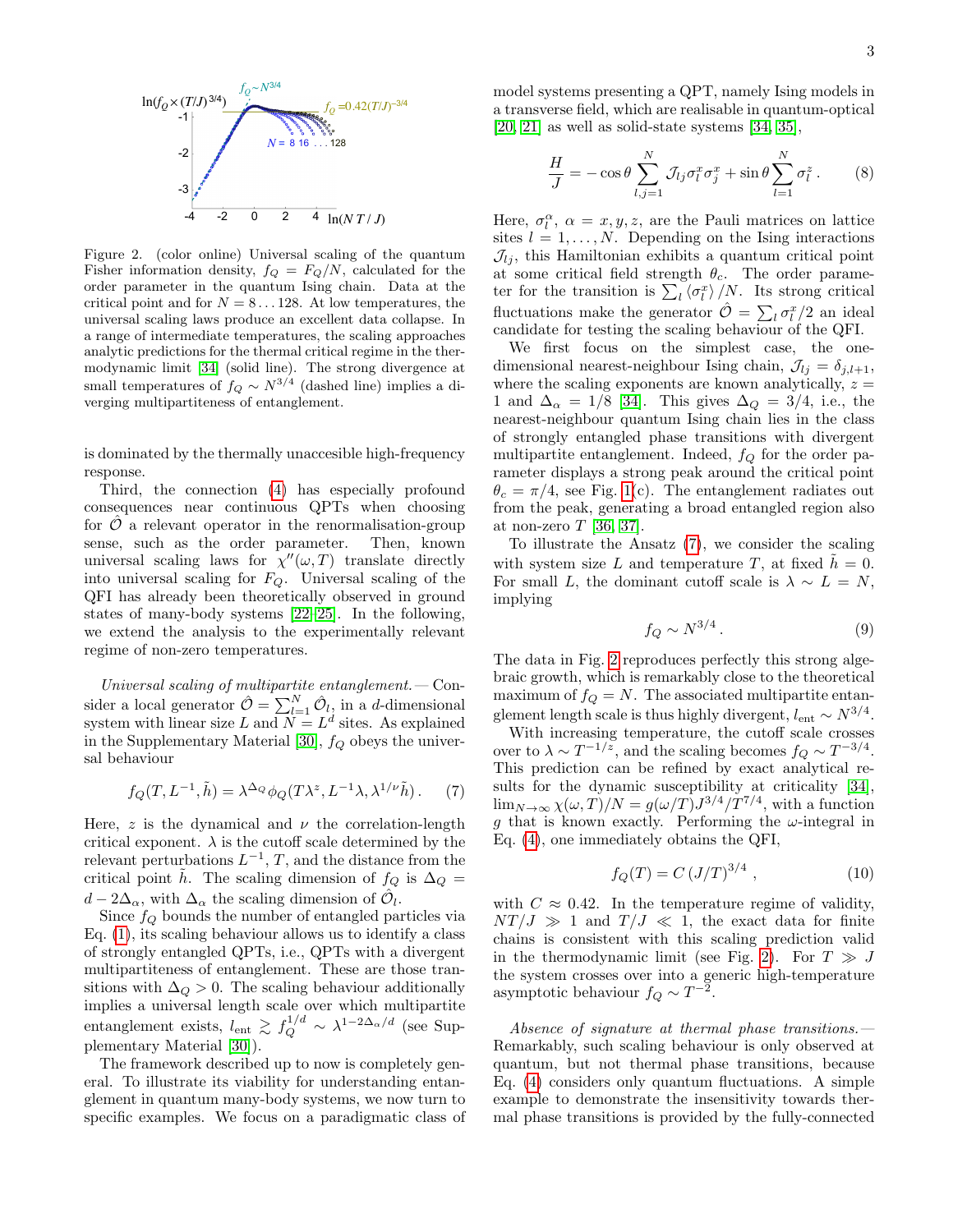

<span id="page-3-0"></span>Figure 3. (color online) Absence of features of the quantum Fisher information at thermal phase transitions, exemplified by the infinitely-connected Ising model. (a) Finite entanglement is witnessed at non-zero temperatures (enclosed by the dashed line), and a divergence appears near the quantum critical point at  $\theta = \pi/4$  and  $T = 0$ . But, crucially,  $f_Q$  shows no features at the thermal phase transition (solid line). Data for  $N = 1000$ . (b) Derivatives of  $f_Q$  remain also smooth at the thermal transition (vertical line). Top:  $f_Q$  (dashed) and  $\partial f_Q/\partial (T/J)$  (solid line). Bottom, from dark to light: second to fifth derivative. Data for  $N = 1600$  and  $\theta = \pi/8$ .

transverse-field Ising model,  $\mathcal{J}_{lj} = 1/N$ ,  $\forall l, j$ , similar to the model describing the experiments of Ref. [\[20\]](#page-9-14). In contrast to its nearest-neighbour counterpart, this model exhibits, additionally to the QPT at  $\theta_c = \pi/4$ , also a thermal phase transition [\[38\]](#page-10-10).

Figure [3\(](#page-3-0)a) shows  $f_Q$  for the order parameter in the temperature–transverse-field plane. We delegate its scaling analysis to the Supplementary Material [\[30\]](#page-10-1). More important at this point, while  $f_Q$  shows a divergence at the QPT, no particular feature can be discerned at the thermal phase transition. Neither do such features appear in derivatives of  $f_Q$  [Figure [3\(](#page-3-0)b)].

However, it is known that the static isothermal susceptibility  $\chi^T$  of the order parameter diverges [\[39\]](#page-10-11). The reason why the QFI instead remains featureless becomes clear when decomposing  $\chi^T = \chi_{\text{el}} + \chi_{\text{vV}}$  into its two fundamental parts [\[40\]](#page-10-12), the elastic (or Curie) contribution  $\chi_{el}$ , and the quantum-mechanical van-Vleck correction  $\chi_{\rm vV}$ , which is continuously connected to the Kubo susceptibility,  $\chi_{vV} = \lim_{\omega \to 0} \chi(\omega, T)$ . It is  $\chi_{\text{el}}$ that diverges at a thermal phase transition. As is shown in the Supplementary Material [\[30\]](#page-10-1),  $\chi_{el}$  can be related to the Fisher information in a classical scenario [\[41\]](#page-10-13) that has no relation to entanglement. The second term  $\chi_{\rm vV}$ , on the other hand, remains smooth at thermal transitions. The QFI, thus, considers only the contribution to the susceptibility that is due to quantum fluctuations and remains insensitive to thermal phase transitions.

Experimental considerations.— Let us finally address some practical aspects that will be important for experiments. The measurement prescription [\(4\)](#page-1-0) is very flexible, since its proof did not make any assumptions on microscopic details of the system under study (other than thermal equilibrium). As a consequence, it applies in any spatial dimension, for any hermitian generator  $\mathcal{O}$ ,

and it can be equally used for systems of spins, bosons, tion may also be probed in ongoing atomic-gas experitipartite spatial entanglement as in Eq.  $(1)$  is known to exist in all cases where the generator is a sum of local or fermions. For example, the quantum Fisher informaments that aim at studying low-temperature phases of the Fermi–Hubbard model [\[42,](#page-10-14) [43\]](#page-10-15). A bound for muloperators,  $\hat{\mathcal{O}} = \sum_{l} \hat{\mathcal{O}}_l$ , when  $\hat{\mathcal{O}}_l$  has a bounded spectrum [\[7\]](#page-9-6) (see Supplementary Material [\[30\]](#page-10-1)).

Importantly, the complexity of measuring  $\chi''(\omega, T)$ does not scale with system size, thus allowing for an efficient evaluation of the QFI via Eq. [\(4\)](#page-1-0). Moreover, the scaling analysis overcomes a usual practical difficulty for studying the QFI, the optimal choice for the linear generator  $\tilde{\mathcal{O}} = \sum_{l} \tilde{\mathcal{O}}_l$ . In the vicinity of a QPT, the choice becomes clear: one may select any suitable, relevant operator  $\hat{\mathcal{O}}_l$ , preferably the one with the largest scaling exponent  $\Delta_Q$ . A good choice will often be the order parameter, as in the examples above. The Supplementary Material [\[30\]](#page-10-1) contains an example for the Mottinsulator–superfluid transition, where a generator different from the order parameter but accessible by Bragg spectroscopy, allows one to extract universal behaviour.

Further, the prescription is robust against intrinsic sources of imperfections. For example, an uncertainty in determining the system's temperature can be mitigated by choosing the lowest temperature estimate. Due to the monotonicity of the  $tanh(\omega/2T)$  as a function of frequency, this produces a lower bound for the QFI. Another natural error source is a finite spectral resolution. Assuming a symmetric spectral broadening, the concavity of the tanh assures that the integration again returns a lower bound to the true QFI, with less severe results at smaller temperatures. Also, the integral in Eq. [\(4\)](#page-1-0) will be limited to some frequency range (the upper integral limit represents, as usual, a scale much larger than energies accessible by the considered degrees of freedom). This limitation will again deliver a lower estimate. Importantly, non of these errors will produce a false positive indicator for entanglement. Even more, close to a QPT, the existence of the universal scaling laws assures an inherent robustness of the QFI. Therefore, in contrast to some engineered highly-entangled states, such as the GHZ state, the entanglement witnessed by the QFI close to QPTs is unaffected by weak symmetry-preserving perturbations.

 $Conclusion. - To conclude, we have developed a sim$ ple prescription for measuring the quantum Fisher information, which is independent of spatial dimensionality or other microscopic details, and relies only on welldeveloped tools for measuring dynamic susceptibilities. Many-particle entanglement thus becomes observable in various experimental platforms, including quantum degenerate atomic gases as well as solid-state samples.

The discovered prescription adds an important tool to the ongoing search for measurable entanglement witnesses [\[44,](#page-10-16) [45\]](#page-10-17), some of which have already allowed ex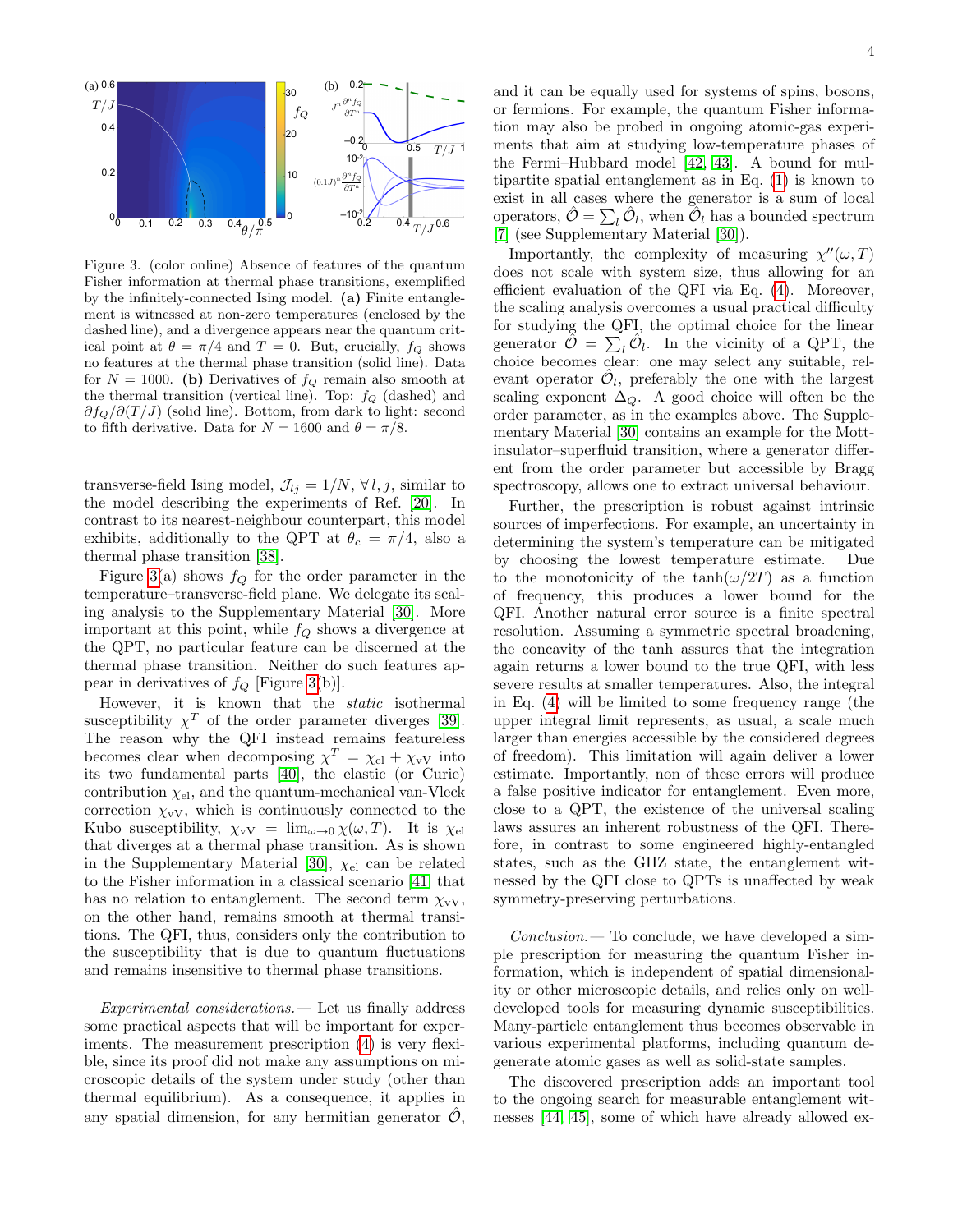periments to demonstrate the presence of bipartite entanglement [\[20,](#page-9-14) [46–](#page-10-18)[49\]](#page-10-19). The prescription is also complementary to efforts for measuring the entanglement entropy [\[17\]](#page-9-12), which can reveal more complete information, at the expense, however, of an exponential increase in measurement resources. Moreover, generic scaling behaviour of the block entanglement entropy is rigorously demonstrated only near critical points that are described by a conformal field theory [\[44\]](#page-10-16). In contrast, the QFI displays scaling behaviour in the vicinity of arbitrary continuous quantum phase transitions. This scaling behaviour allowed us to classify quantum phase transitions with a divergent multipartiteness of entanglement.

In order to achieve an advantage over classical systems, identifying and quantifying large-scale entanglement in many-particle systems will be an indispensable ingredient for quantum simulation [\[9–](#page-9-21)[11\]](#page-9-8) and quantum metrology [\[6,](#page-9-5) [7\]](#page-9-6). It will therefore be worthwhile for future studies to generalise the concept developed here to other kinds of phase transitions, e.g., topological, or to states beyond thermal ensembles, such as generalised Gibbs ensembles.

Acknowledgements.— We thank J. Ignacio Cirac, Rosario Fazio, Luca Pezzé, and Augusto Smerzi for stimulating discussions. We acknowledge support from the EU IP SIQS, SFB FoQuS (FWF Project No. F4016-N23), the ERC synergy grant UQUAM, the Deutsche Akademie der Naturforscher Leopoldina (grant No. LPDS 2013-07 and LPDR 2015-01), Spanish Government Grant FOQUS, ERC AdG OSYRIS, EU STREPEQuaM, and EU FET Proactive QUIC. The evaluation of the Pfaffians required for calculating dynamic susceptibilities in the one-dimensional models uses the algorithm provided in Ref. [\[50\]](#page-10-20).

# Supplementary material

In this supplementary material, we (i) provide additional technical details, (ii) explain in detail the scaling behaviour for the quantum Fisher information and present additional numerical results, (iii) discuss the relationship Fisher-information/susceptibility in a classical, thermal setting, and (iv) present a sum rule that may be used to bound the quantum Fisher information.

# S1. RELATION OF QFI TO MULTIPARTITE ENTANGLEMENT

The QFI has a deep connection with multipartite entanglement  $[18, 19]$  $[18, 19]$ . Consider a system of N spins with length  $S = \frac{1}{2}$ , and a linear observable  $\hat{\mathcal{O}} = \frac{1}{2} \sum_l \mathbf{n}_l \cdot \boldsymbol{\sigma}_l$ , where  $\sigma_l = (\sigma_l^x, \sigma_l^y, \sigma_l^z)$  is a vector containing the Pauli matrices  $\sigma_l^{\alpha}$  associated to spin l, and  $\mathbf{n}_l = (n_l^x, n_l^y, n_l^z)$  is a unit vector on the Bloch sphere. Then the system hosts at least  $m+1$ -partite entanglement if the QFI associated to  $\hat{\mathcal{O}}$  fulfils [\[18\]](#page-9-13)

<span id="page-4-0"></span>
$$
F_Q > \left\lfloor \frac{N}{m} \right\rfloor m^2 + \left( N - \left\lfloor \frac{N}{m} \right\rfloor m \right)^2, \quad (S1)
$$

where  $|X|$  is the largest integer smaller than or equal to X. For  $m$  a divisor of  $N$ , the condition  $(S1)$  attains the simple form [\(1\)](#page-1-1) when expressed through the quantum Fisher information density  $f_Q \equiv F_Q/N$ . Note that typically response functions that measure linear operators contain a factor of  $1/N$  relative to our definition, Eq. [\(5\)](#page-1-2), so that they will observe directly  $f_Q$  rather than  $F_Q$ .

The proof of Ref. [\[18\]](#page-9-13) for bounding the multipartite entanglement with Eq. [\(S1\)](#page-4-0) can be directly translated to degrees of freedom other than spins 1/2, as long as  $\hat{\mathcal{O}}$  represents a sum of local operators with bounded spectrum [\[7\]](#page-9-6). If  $h_{\text{max}}$  and  $h_{\text{min}}$  denote the largest, respectively smallest, eigenvalue of  $\hat{\mathcal{O}}$ , then the right hand side of the condition [\(S1\)](#page-4-0) acquires the prefactor  $(h_{\text{max}} - h_{\text{min}})^2$ . Therefore, the QFI can also witness spatial entanglement in systems other than spins-1/2, such as larger spins or fermions. Note that the relation of the QFI to response functions, Eq. [\(4\)](#page-1-0), is independent of any such microscopic details of the underlying quantum many-body system or the hermitian operator  $\hat{\mathcal{O}}$ , which may even be non-local or unbounded.

# S2. SOLVABILITY OF THE CONSIDERED MODELS

All models used in this article for illustrating the main concepts are exactly solvable. The one-dimensional Ising chain in a transverse field [Eq. [\(8\)](#page-2-0) with  $\mathcal{J}_{lj} = \delta_{j,l+1}$ ]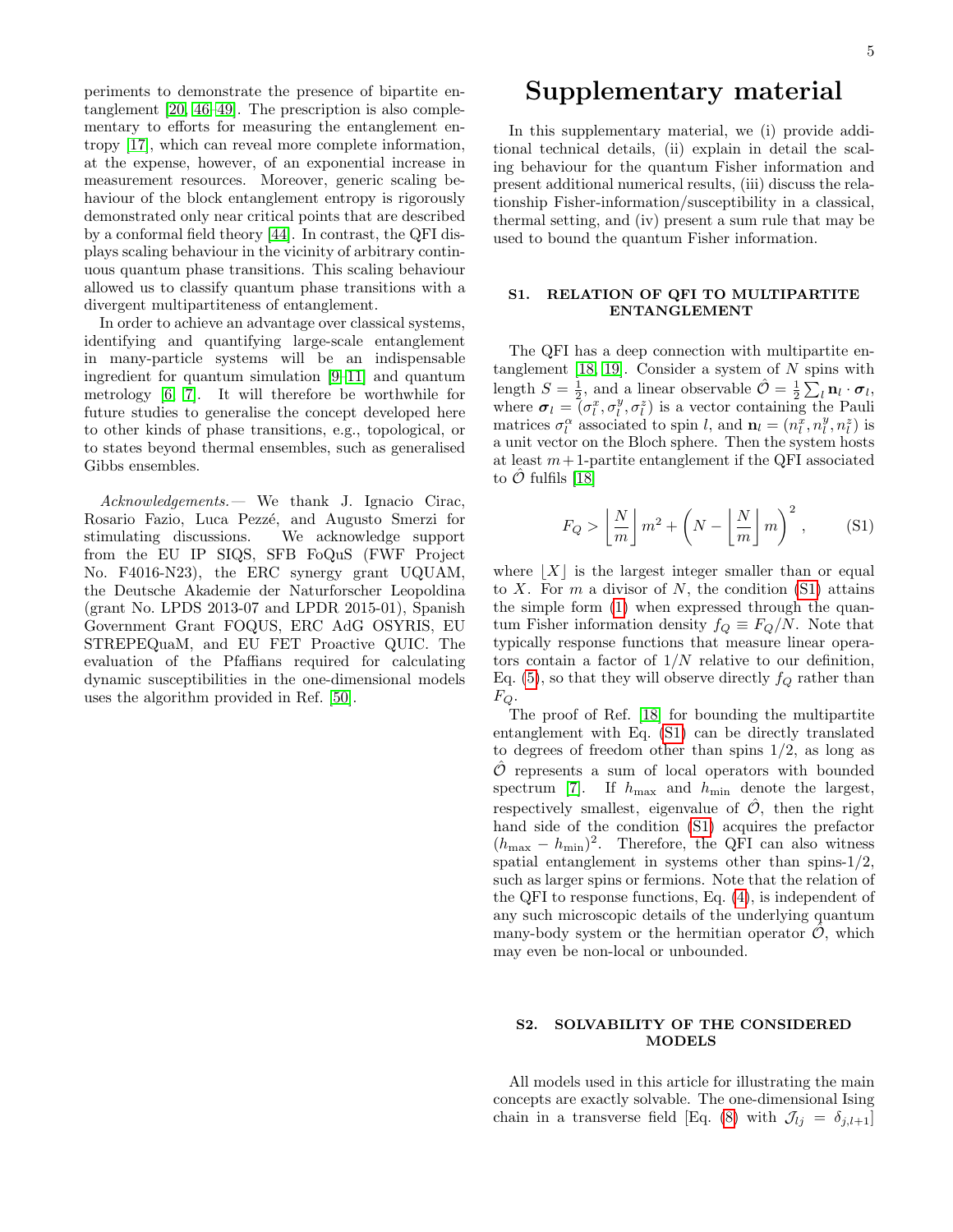can be mapped to a free-fermion problem [\[34\]](#page-10-6). Dynamical susceptibilities can then be calculated via Wick's decomposition of expectation values [\[51\]](#page-10-21), and the Pfaffians appearing in the resulting expressions can be evaluated efficiently using the algorithm described in Ref. [\[50\]](#page-10-20).

The infinite-range Ising Hamiltonian [Eq. [\(8\)](#page-2-0) with  $\mathcal{J}_{lj} = 1/N$  commutes with both  $S^2 = (S^x)^2 + (S^y)^2 +$  $(S^z)^2$  and  $S^z$  where  $S^{\alpha} = \sum_l \sigma_l^{\alpha}/2$ ,  $\alpha = x, y, z$ . As a consequence, the Hamiltonian decomposes into disconnected blocks when represented in the common eigenbasis of  $S^2$ and  $S<sup>z</sup>$ . Each block grows linearly with particle number N and can be diagonalized efficiently. Here, we consider the largest of these blocks, with dimension  $N + 1$ . The infinite-range Ising model has a thermal phase transition for  $\theta < \pi/4$ , with critical temperature [\[38\]](#page-10-10)

$$
\frac{T_c}{J} = \frac{\sin(\theta)}{\log[(1 + \tan(\theta))/(1 - \tan(\theta))]}.
$$
 (S2)

In all models, we set  $\hbar = k_B = a = 1$ , where a is the lattice spacing.

# S3. SCALING AND UNIVERSALITY

In the main text, we have demonstrated a close relationship of the QFI to thermodynamic response functions. These response functions underlie universal scaling behaviour close to quantum critical points, and consequently directly imprint a universal scaling behaviour onto the QFI. Aspects of critical scaling of the QFI and related quantum metrics have also been discussed, e.g., in Refs. [\[22](#page-9-16)[–26\]](#page-9-18). The purpose of the present supplementary section is to present a general, unified scaling theory for the QFI.

#### A. Basic principles

Before discussing the scaling of the QFI in detail, let us briefly recall the basic principles of the scaling Ansatz [\[39\]](#page-10-11). Here, we focus on lattice models with lattice spacing a that have a continuous phase transition at zero temperature, viz a quantum phase transition (QPT). Generalisation to continuum models is straightforward. The dimensionality of the system is  $d$ , its linear size  $L$ , and the total particle number  $N = L<sup>d</sup>$  (where we set  $a = 1$ ). To simplify the discussion, we focus on the simplest scenario, QPTs obtained by tuning a single relevant field, say the magnetic field  $h$ , to the critical point  $h_c$ . In this scenario, any small variation of  $\tilde{h} = |h-h_c|$  drives the system in the thermodynamic limit to its stable fixed point with zero correlation length. Nevertheless, in the scaling regime, i.e., sufficiently close to the phase transition, all low-energy physics becomes universal. As a remarkable consequence of this universality, very diverse microscopic models develop the same collective emerging behaviour

at low energy, i.e., they display the same power-law decay of correlations, which is described by a small set of universal exponents  $\{\Delta_{\alpha}\}.$ 

In finite systems, or systems at finite temperature, the power-law of the correlations is cut off by system size or the thermal correlation length. In such cases, one can extract the universal properties of the QPT by performing an appropriate analysis of scale transformations, i.e., transformations that modify the lattice spacing  $a \to \lambda a$ , where  $\lambda > 1$  (this scale transformation can be envisioned as grouping subsets of  $\lambda$  spins together). Close enough to the critical point one can expand all local operators in the basis of scaling operators, i.e., those that transform under rescaling with a simple power of  $\lambda$ ,  $\hat{\mathcal{O}}^{\alpha} \to \lambda^{-\Delta_{\alpha}} \hat{\mathcal{O}}^{\alpha}$ , with scaling exponent  $\Delta_{\alpha} \geq 0$ . The two-point correlation function of these operators decays as

<span id="page-5-0"></span>
$$
\langle \hat{\mathcal{O}}^{\alpha}(0)\hat{\mathcal{O}}^{\alpha}(r)\rangle - \langle \hat{\mathcal{O}}^{\alpha}(0)\rangle \langle \hat{\mathcal{O}}^{\alpha}(r)\rangle \propto r^{-2\Delta_{\alpha}}.
$$
 (S3)

In particular, the fixed-point Hamiltonian is a scaling operator with scaling exponent  $\Delta_H$ .

Scaling operators that transform with  $\Delta_{\alpha} > \Delta_H$  are called irrelevant operators, since, when added as a weak perturbation, coarse graining decreases their importance relative to the original Hamiltonian. Those operators with  $\Delta_{\alpha} < \Delta_H$ , on the other hand, are called *relevant*, since they become larger and larger under coarse-graining transformations, eventually driving the system to a different fixed point. In the scaling regime, the regime where relevant perturbations are still small compared to the original Hamiltonian, one can extract the universal lowenergy physics by studying the response of the system to scaling transformations.

Both the inverse system size  $L^{-1}$  and the finite temperature  $T$  are relevant perturbations. They increase under a rescaling as  $L^{-1} \to \lambda L^{-1}$  and  $T \to \lambda^z T$ , where z is the dynamical critical exponent. The scaling regime for a finite and cold system is thus defined by  $L^{-1} \ll 1$  and  $T \ll 1$ . We will now discuss the scaling behaviour of the QFI with respect to these perturbations, as well as to a deviation  $h$  from criticality.

## B. Scaling of the quantum Fisher information

To construct a scaling theory for the QFI close to a quantum critical point, we start from Eq. [\(2\)](#page-1-3), which defines the QFI at zero temperature, and consider a local generator  $\hat{\mathcal{O}} = \sum_{l} \hat{\mathcal{O}}_l^{\alpha}$ . By inserting Eq. [\(S3\)](#page-5-0) into Eq. [\(2\)](#page-1-3), one finds that  $f_Q$  transforms under rescaling by a factor  $\lambda$  as

<span id="page-5-1"></span>
$$
f_Q(T', L'^{-1}, \tilde{h}') = \lambda^{d-2\Delta_\alpha} \phi_Q(T\lambda^z, L^{-1}\lambda, \lambda^{1/\nu} \tilde{h}) + C.
$$
\n(S4)

Here,  $C$  is a constant that is related to the non-universal short-distance correlations, and  $\nu$  is the critical exponent associated to the correlation length. According to Eq. [\(S4\)](#page-5-1), the QFI has the scaling exponent  $\Delta_Q =$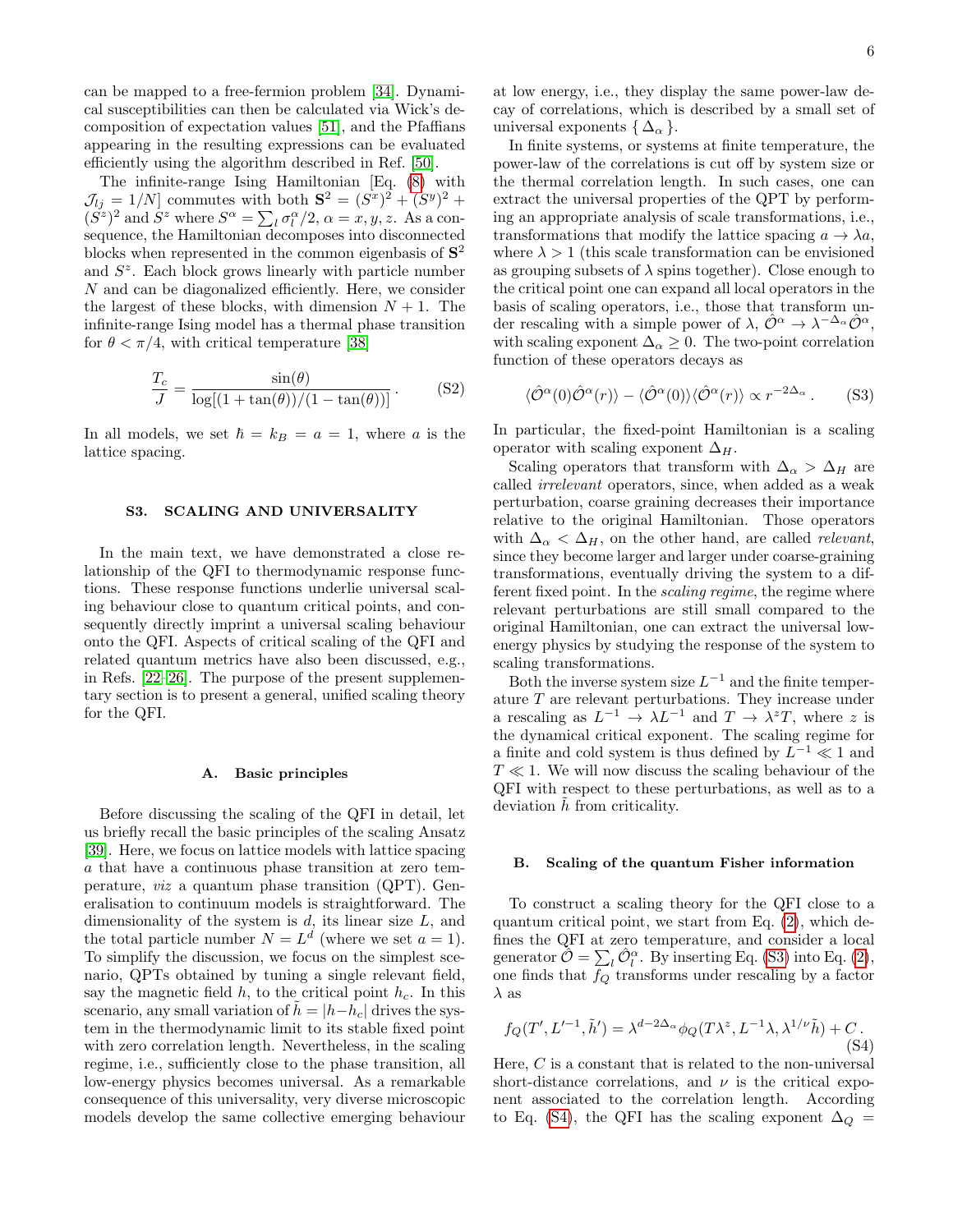$d - 2\Delta_{\alpha}$ . The scaling function  $\phi_Q(T\lambda^z, L^{-1}\lambda, \lambda^{1/\nu}h)$  encodes the large-distance part of the correlation functions, which dominates the scaling if the condition  $\Delta_Q > 0$  is fulfilled. In the following discussion, we assume that this is the case, allowing us to neglect the non-universal constant  $C$ , leading to Eq.  $(7)$ . Below we will encounter, in the guise of the hard-core boson chain, an example where  $\Delta_Q \leq 0$ . In such cases, derivatives of  $f_Q$  still allow one to extract the purely universal contribution. Note that when  $\Delta_{\mathcal{Q}} = 0$  there can be logarithmic corrections to Eq. [\(S4\)](#page-5-1).

We can use the scaling form Eq. [\(S4\)](#page-5-1) as long as all relevant perturbations are small, that is as long as we stay in the scaling regime. The most relevant perturbation will constitute the most significant breaking of scale invariance, a fact that enables us to extract valuable information about the involved critical exponents. For example, when both  $L^{-1}$  and T are sufficiently small, the deviation  $\hat{h}$  from the critical point represents the most relevant perturbation: Scale invariance will be broken at the scale  $\lambda \sim \tilde{h}^{-\nu}$ . This implies that we can trade  $\lambda$  by  $\tilde{h}^{-\nu}$ , and varying  $\tilde{h}$  in this regime has the same effect as a rescaling transformation. In this regime, we expect  $f_Q$ therefore to behave as

<span id="page-6-1"></span>
$$
f_Q(T, L^{-1}, \tilde{h}) = \tilde{h}^{-\nu \Delta_Q} \phi_{Q1} \left( T \tilde{h}^{-\nu z}, L^{-1} \tilde{h}^{-\nu} \right). \tag{S5}
$$

For sufficiently relevant operators, for which  $\Delta_Q > 0$ ,  $f_Q$  thus diverges as  $\tilde{h}^{-\nu \Delta_Q}$  when approaching the critical point. In the above expression,  $\phi_{Q1}(T\tilde{h}^{-\nu z}, L^{-1}\tilde{h}^{-\nu})$ is a scaling function, embodying the fact that the normalised quantum Fisher information density,  $f_Q/h^{-\nu\Delta_Q}$ , is a well defined function of the scaling variables  $T\tilde{h}^{-\nu z}$ and  $L^{-1}\tilde{h}^{-\nu}$  rather than of L, T, and  $\tilde{h}$  separately.

Upon decreasing  $\hat{h}$ , the system will reach a crossover with the next relevant perturbation. If  $L^{-1} < T^{1/z}$ , the crossover will occur around  $T^{1/z} \sim \tilde{h}^{\nu}$  and carry over into a thermally dominated regime, for which the scaling of the QFI is dictated by

<span id="page-6-2"></span>
$$
f_Q(T, L^{-1}, \tilde{h}) = T^{-\Delta_Q/z} \phi_{Q2} \left( L^{-1} T^{-1/z}, \tilde{h} T^{-1/(z\nu)} \right).
$$
\n(S6)

This scaling behaviour characterises the robustness of critical entanglement against non-zero temperatures (see, e.g., Ref. [\[6\]](#page-9-5) for a discussion of the robustness in presence of noise).

In the opposite case  $L^{-1} > T^{1/z}$ , upon reducing  $\tilde{h}$  one enters a regime dominated by finite-size effects. Here,  $f_Q$ behaves as

$$
f_Q(T, L^{-1}, \tilde{h}) = L^{\Delta_Q} \phi_{Q3} \left( T L^z, L^{1/\nu} \tilde{h} \right) . \tag{S7}
$$

In this regime,  $f_Q$  saturates to a finite,  $L$  dependent value, which diverges with system size as  $L^{\Delta_Q}$ . The crossover is located around  $L^{-1} \sim \tilde{h}^{\nu}$  and should thus approach the critical value  $\tilde{h} = 0$  as  $L^{-1/\nu}$ . Another interesting scenario appears when  $T$  and  $1/L$  are comparable, giving rise to further complex crossover phenomena.

This can be seen in Fig. [2](#page-2-2) of the main text, where we study the universal scaling behaviour of the QFI in the paradigmatic model of the quantum Ising chain.

This scaling analysis immediately permits us to identify strongly entangled quantum critical points. These are those critical points where  $\Delta_Q > 0$ , i.e., where at low temperatures and close to criticality,  $f_Q$  diverges with system size. Additionally, the scaling also allows us to extract a length scale of the entanglement present in the system [\[27\]](#page-9-19). Combining Eq. [\(S4\)](#page-5-1) and main-text inequality [\(1\)](#page-1-1), one sees that the number of entangled particles scales as  $N_Q \ge f_Q \sim \lambda^{d-2\Delta_{\alpha}}$ , which defines a multipartite entanglement length scale

$$
l_{\text{ent}} \sim N_Q^{1/d} \gtrsim \lambda^{1-2\Delta_\alpha/d} \,. \tag{S8}
$$

Here, we assumed an isotropic distribution of entanglement; for anisotropic situations, the longest distance along which particles are witnessed to be entangled is actually larger. This entanglement length is related to the correlation length  $\xi$  of the generator  $\ddot{\mathcal{O}}$ . Since at criticality the correlation length scales as  $\xi \sim \lambda$ , one has  $l_{\text{ent}} \sim \xi^{1-2\Delta_{\alpha}/d}$ . For  $2\Delta_{\alpha}/d < 1$ , the length scale over which particles are entangled with each other thus diverges with system size.

# C. Universal scaling of in the Mott-insulator–superfluid transition

The scaling behaviour of  $f_Q$ , Eq. [\(S4\)](#page-5-1), appears in all relevant operators, not only the order parameter. As an illustration for this fact, we choose a system that is relevant for experiments on cold gases, a system of ultracold bosonic atoms confined in a one-dimensional optical lattice. In the limit of strong on-site interactions, this system can be modelled by the Hamiltonian [\[52\]](#page-10-22)

<span id="page-6-0"></span>
$$
H_{\text{hcb}} = -J \sum_{l=1}^{N-1} (\hat{b}_l^{\dagger} \hat{b}_{l+1} + \text{h.c.}) - 2\mu \sum_{l=1}^{N} \hat{b}_l^{\dagger} \hat{b}_l, \quad (S9)
$$

where the bosonic creation (annihilation) operators  $\hat{b}_l^{\dagger}$ l  $(\hat{b}_l)$  obey the hard-core constraint  $\hat{b}_l^{\dagger}$  $\iota_l^{\dagger} \hat{b}_l^{\dagger} = 0$ . This model has a QPT at  $\mu_c/J = 1$  from a critical superfluid phase to a Mott-insulator at uniform filling, with critical exponents  $z = 2$  and  $\nu = 1/2$  [\[34\]](#page-10-6).

The transition has several peculiarities. First, the exact ground state is fully separable at the QPT [\[53\]](#page-10-23). Second, one of its order parameters, the particle density  $\hat{n}~=~\sum_{l}\hat{b}^{\dagger}_{l}$  $\int_{l}^{\dagger} \hat{b}_l/N$ , commutes with the Hamiltonian. We can, however, use a modified observable that is still a relevant operator, the staggered density  $\hat{\mathcal{O}} = \sum_{l} (-1)^l \hat{b}_l^{\dagger}$  ${}^{\dagger}_{l}\hat{b}_{l}.$ In optical-lattice experiments, the dynamic susceptibility of such density fluctuations may be probed by Bragg spectroscopy [\[31,](#page-10-3) [32\]](#page-10-4).

The Hamiltonian Eq. [\(S9\)](#page-6-0) is exactly solvable with the same methods as for the Ising chain in a transverse field [\[34,](#page-10-6) [54\]](#page-10-24). Moreover, under periodic boundary conditions,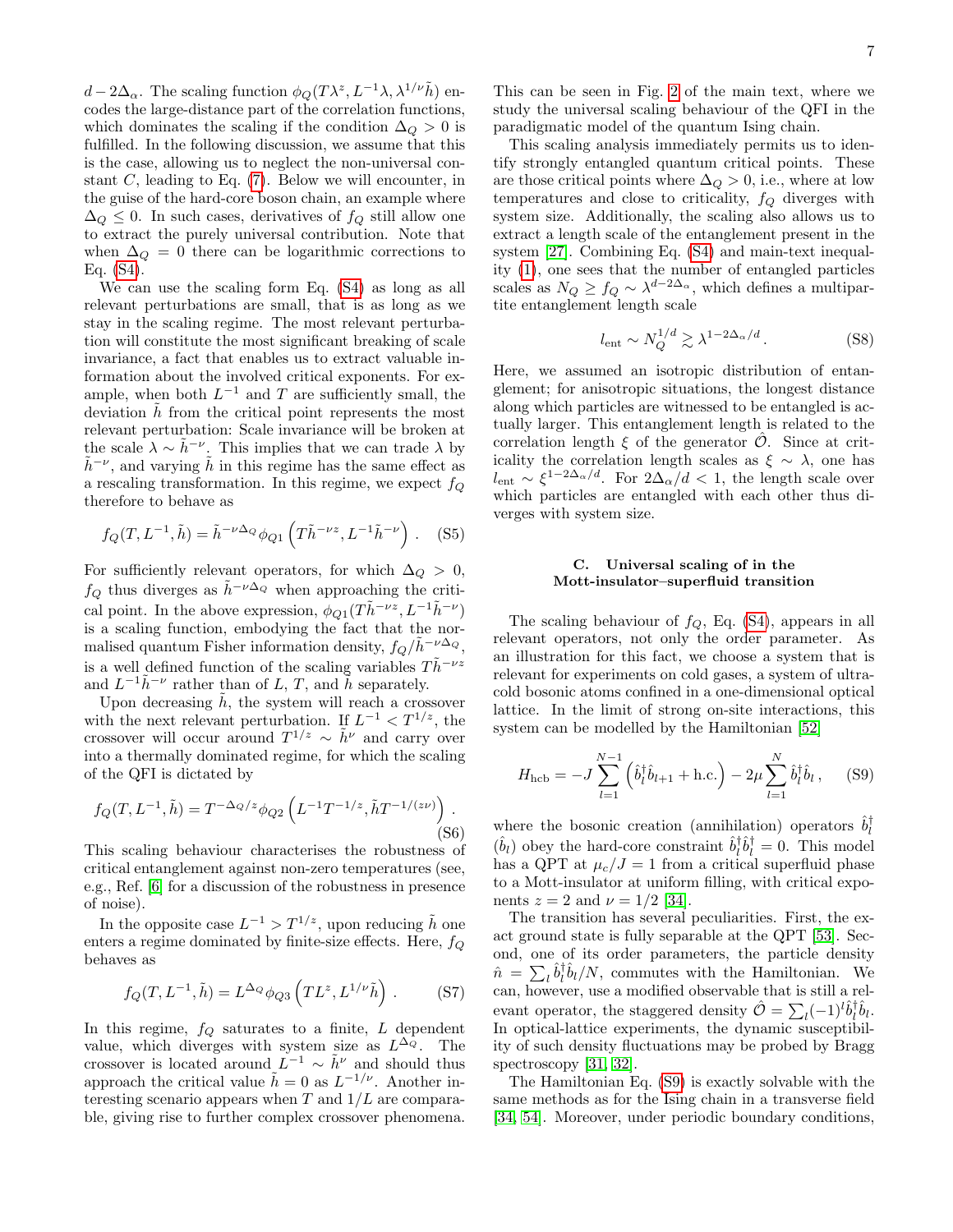

Figure S1. (color online) Quantum Fisher information density,  $f_Q$ , for the staggered density of hard-core bosons in a one-dimensional optical lattice. (a) In part of the superfluid phase,  $f_Q$  witnesses two-site entanglement. Data for  $N = 1000$ . (b) Inset:  $\partial f_Q / \partial \mu$  shows a peak that, with decreasing T, diverges and moves towards the critical point. Main panel: The predicted scaling exponents produce a perfect data collapse for  $\partial f_Q/\partial \mu$ . Data for  $N = 100$  and, from blue to red, 8 different temperatures distributed on a logarithmic scale between  $T = 0.01 - 0.2J$  (inset: 4 temperatures in  $0.01 - 0.13J$ ).

the dynamic structure factor  $S(q,\omega)$  associated to density fluctuations  $\hat{\mathcal{O}} = \sum_{l} e^{i q r_l} \hat{b}_l^{\dagger}$  $\hat{i}_{l}$  at wave vector q can be evaluated analytically [\[55\]](#page-10-25). It is gapless at  $q = 0$  and acquires a maximum at  $q = \pi$ , where

$$
S(\pi,\omega) = 2\pi \sum_{k} \delta(\omega - \epsilon_{k} + \epsilon_{k+\pi}) f(\epsilon_{k+\pi}) [1 - f(\epsilon_{k})],
$$
\n
$$
(S10)
$$

with  $\epsilon_k = -2[J + \mu \cos(k)]$  the single-particle energy of the diagonalised Hamiltonian and  $f(\epsilon_k)$  =  $1/[\exp(\epsilon_k/T) + 1]$  the Fermi–Dirac occupation. As a consequence of the gaplessness, the QFI evaluated at  $q = 0$  vanishes, while it assumes its maximum value at  $q = \pi$ , i.e., for the staggered density. Using the fluctuation-dissipation theorem and evaluating the integral in Eq. [\(4\)](#page-1-0), the corresponding quantum Fisher information density becomes

$$
f_Q = \frac{4}{N} \sum_{k} \tanh^2 \left( \frac{\epsilon_k - \epsilon_{k+\pi}}{2T} \right) f(\epsilon_{k+\pi}) [1 - f(\epsilon_k)].
$$
\n(S11)

This quantity is plotted in Fig.  $S1(a)$  as a function of temperature and chemical potential, for  $N = 1000$ . The entanglement witnessed by the QFI extends up to  $T \approx 0.91J$ , improving over other witnesses showing entanglement up to  $T \approx 0.7J$  [\[56,](#page-10-26) [57\]](#page-10-27). In contrast to Ref. [\[56\]](#page-10-26), however, the QFI for the staggered magnetisation does not witness genuine multipartiteness of entanglement, but saturates at the value  $f_Q = 2$ . (Notably, the QFI for other generators such as  $b_l + b_l^{\dagger}$  $\iota_l^{\dagger}$  does show divergent behaviour.) Towards the phase transition, the QFI for the staggered density decreases, consistent with the presence of the factorisation point. Despite this absence of divergences, the phase transition imprints its character onto the universal behaviour of the QFI and its derivatives, as explained in what follows.

At  $T = 0$  and  $N = \infty$ , one can use Eq. [\(2\)](#page-1-3) to derive a particularly simple analytical formula for the QFI of the staggered density,

$$
f_Q = \begin{cases} 4n & \mu \le 0 \\ 4(1-n) & \mu > 0 \end{cases}
$$
 (S12)

Here, we defined the mean particle density  $n \equiv \langle \hat{n} \rangle$ , which is  $n = 1 - \arccos(\mu/J)/\pi$  for  $|\mu| < J$  and 0 else. The quantum Fisher information density attains its maximal value of  $f_Q = 2$  at  $\mu = 0$  and decreases towards the phase-transition point, where it vanishes. The above analytic expression allows us to obtain the scaling dimension of  $f_Q$  by expanding it close to the critical point,  $f_Q \propto \tilde{h}^{1/2}$ , with  $\tilde{h} = 1 - \mu/J$ . Comparison with the scaling form Eq. [\(S5\)](#page-6-1) gives the exact scaling exponent  $\Delta_Q = -1$ . Since  $\Delta_Q < 0$ ,  $f_Q$  of the staggered magnetisation displays no divergent behaviour.

Nevertheless, as seen in the inset of Fig. [S1\(](#page-0-1)b), the non-analyticity of  $f_Q$  at  $\tilde{h} = 0$  leads to a divergence in its derivatives. Considering the temperature as the most relevant perturbation, Eq. [\(S6\)](#page-6-2), we obtain the universal behaviour

$$
\frac{\partial f_Q}{\partial \tilde{h}} = T^{-\Delta_Q/z + 1/(z\nu)} \phi_{Q3}(\tilde{h}T^{-1/(z\nu)}). \tag{S13}
$$

That is,  $\partial f_Q / \partial \tilde{h}$  has a peak that diverges as  $T^{-\Delta_Q/z+1/(z\nu)}$  and the position of which lies at a line  $\tilde{h} \sim T^{1/(z\nu)}$ . Using the analytically known exponents  $-\Delta_{Q}/z+1/(z\nu)=1/2$  and  $1/(z\nu)=1$ , an excellent scaling collapse is achieved up to rather large temperatures [main panel of Fig. [S1\(](#page-0-1)b)]. We also performed fits to the numerical data for the peak height and peak position. These yield exponents of 0.49 and 1.02, respectively even without high-precision data, we are able to reproduce the exact scaling exponents within two percent accuracy.

# D. Universal scaling in the infinite-range quantum Ising model

In the main text, we considered the infinite-range Ising model in a transverse field, main-text Eq. [\(8\)](#page-2-0) with  $\mathcal{J}_{li} = 1/N$ , to illustrate the absence of features in the QFI at thermal transitions (see Fig. [3\)](#page-3-0). Here, we provide its scaling analysis in the vicinity of its quantum phase transition.

The infinite-range Ising model describes the universal properties above the upper critical dimension, with the longitudinal magnetization  $\hat{\mathcal{O}} = \sum_{l=1}^{N} \sigma_l^x$  as the order parameter. In Fig. [S2,](#page-2-2) we plot the QFI as a function of temperature for different system sizes at the system's quantum critical point,  $h = 0$ . Using that  $\Delta_Q = 1/3$ and  $z = 1/3$  [\[58\]](#page-10-28) one obtains the scaling of the quantum Fisher information density  $f_Q \sim N^{1/3} \phi(T N^{1/3})$ . From a scaling collapse, shown in Fig. [S2,](#page-2-2) we determined numerically that  $\Delta_{\mathcal{Q}} = 0.34$  and  $z = 0.33$  which is in very good agreement with the exact solution.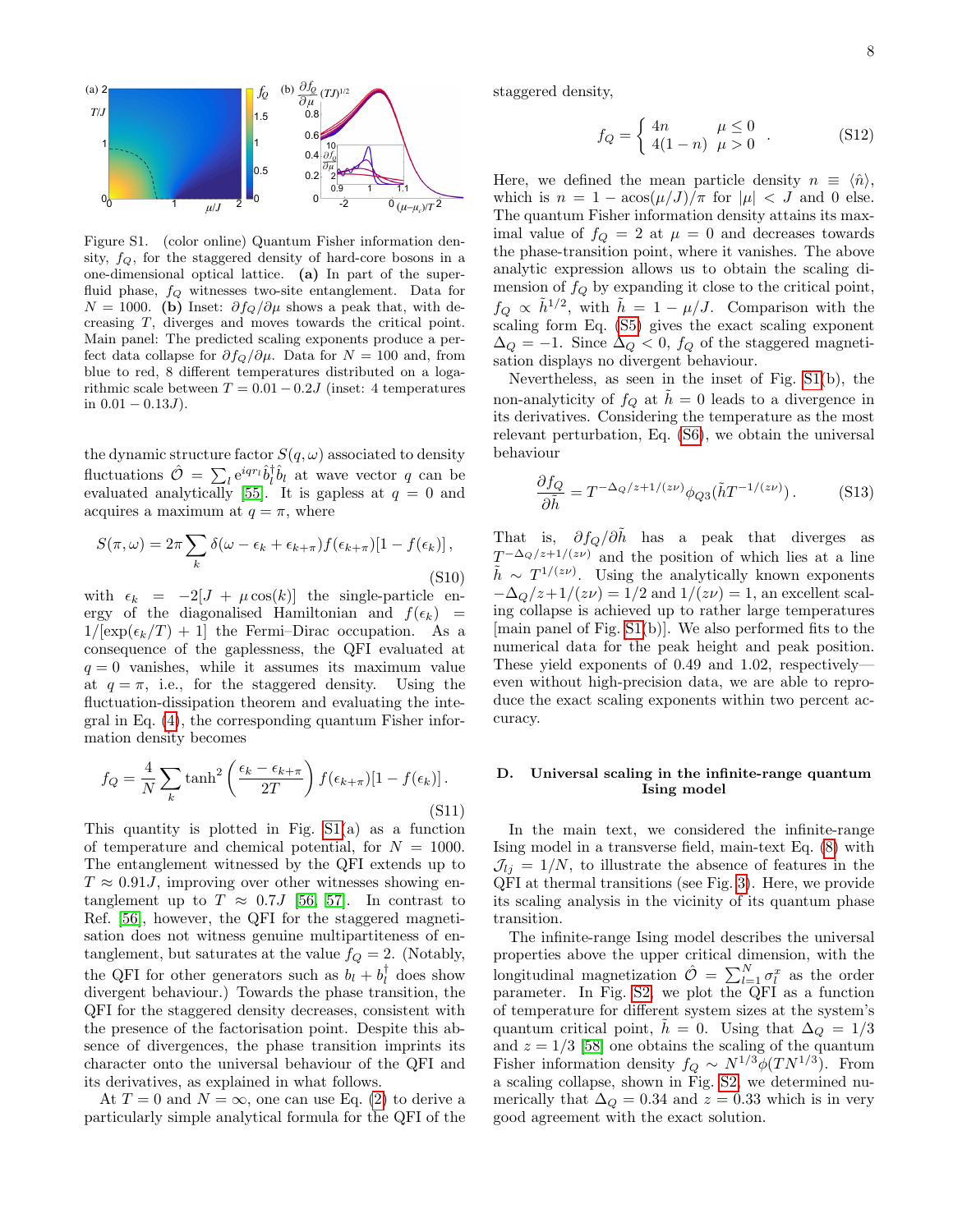

Figure S2. (color online) Universal scaling of the quantum Fisher information density,  $f_Q = F_Q/N$ , calculated for the order parameter in the quantum Ising model with infiniterange interactions. Finite-temperature and finite-size scaling at criticality  $\theta = \pi/4$ . Bullets are from lighter to darker blue for  $N = 100, \ldots, 3000$ . The universal scaling laws produce an excellent data collapse. The divergence  $f_Q \sim N^{1/3}$  is much weaker than in the one-dimensional quantum Ising model, reflecting the more mean-field-like character of the infiniterange model. Nevertheless, it still implies a diverging multipartiteness of entanglement.

## S4. CLASSICAL CONTRIBUTION TO QFI AND BEHAVIOUR AT THERMAL PHASE **TRANSITIONS**

In the main text, we study how well thermal states that lie close in a phase diagram are distinguishable, focusing entirely on quantum effects. More precisely, we ask how  $\sum_{\lambda} p_{\lambda} |\lambda\rangle \langle \lambda|$ , with  $p_{\lambda} = \exp(-E_{\lambda}/T)/Z$ , changes due to fast the probability distribution of a thermal state  $\rho =$ the unitary transformation with  $e^{i\delta\vartheta\hat{\mathcal{O}}}.$  It is instructive to extend this analysis to any source of distinguishability, be it quantum or classical.

Consider a canonical ensemble  $\rho$  at temperature T for a Hamiltonian H. We wish to compare this state with the equilibrium ensemble  $\rho'$  at the same temperature but for  $H' = H + \mathcal{J} \delta \vartheta \hat{\mathcal{O}}$ , where  $\delta \vartheta \ll 1$  and where  $\mathcal{J}$  represents a suitable energy scale. There are two sources that render  $\rho$  and  $\rho'$  distinguishable. The first is the one considered in the main text. It can be rephrased as an adiabatic evolution of the state by slowly changing the Hamiltonian from  $H$  to  $H'$ . If the evolution is adiabatic and unitary, the populations  $p_{\lambda}$  remain unchanged. Any difference between initial and final density operator is then solely due to a modification of the energy eigenstates. Taking a unit time step  $t = 1/\mathcal{J}$ , the change amounts to  $|\lambda\rangle \rightarrow e^{i\delta\vartheta \hat{\mathcal{O}}} |\lambda\rangle$ . This is formally equivalent to the phase estimation scenario considered in this article.

However, one may extend the scenario by including a sufficiently long waiting time after the transfer, such that the populations at the new Hamiltonian  $H'$  can rethermalise with an external bath. This change of populations provides a second source of distinguishability between  $\rho$ and  $\rho'$ , which to leading order remains disparate from the one described above. We can incorporate this effect

by considering the full QFI [\[28\]](#page-10-0)

$$
\tilde{F}_Q = F_C + F_Q \tag{S14}
$$
\n
$$
= \sum_{\lambda} \frac{(\partial p_{\lambda}/\partial \vartheta)^2}{p_{\lambda}} + 2 \sum_{\lambda, \lambda'} \frac{(p_{\lambda} - p_{\lambda'})^2}{p_{\lambda} + p_{\lambda'}} \left| \langle \lambda | \hat{O} | \lambda' \rangle \right|^2.
$$

The second term,  $F_Q$ , the subject of this work, is the term that is relevant at a QPT at  $T = 0$ , where the first term,  $F_C$ , vanishes identically.

Both terms are related to different aspects of the susceptibility of  $\rho$  towards the generator  $\mathcal{O}$ . As demonstrated in Eq.  $(2)$  of the main text,  $F_Q$  is in one-to-one correspondence to the Kubo dynamic susceptibility at non-zero frequencies. In Kubo's linear response theory, a system is perturbed weakly in a time-dependent way, generating a unitary dynamics, but—to leading order without changing the populations of energy levels [\[40\]](#page-10-12).

The change of probabilities, instead, is related to the static, isothermal susceptibility, as has already been pointed out within purely classical statistical physics [\[41\]](#page-10-13). Here, we demonstrate this relation in a quantum statistical calculation. Consider a static perturbation,  $H \to H' = H + \delta \vartheta' \mathcal{O}$ , with  $\delta \vartheta' = T \delta \vartheta$  (i.e., we choose the energy scale  $\mathcal{J} = T$ . The expectation value of the observable  $\hat{\mathcal{O}}$  is given by a derivative of the free entropy ln Z, with  $Z = \sum_{\lambda} \exp(-E_{\lambda}/T)$  the partition function,

$$
\langle \hat{\mathcal{O}} \rangle = T \frac{\partial \ln Z}{\partial \vartheta'} = -\sum_{\lambda} p_{\lambda} \frac{\partial E_{\lambda}}{\partial \vartheta'}, \quad (S15)
$$

and the corresponding static, isothermal susceptibility is

$$
\chi^T \equiv \frac{\partial \langle \hat{\mathcal{O}} \rangle}{\partial \vartheta'} = -\sum_{\lambda} \frac{\partial p_{\lambda}}{\partial \vartheta'} \frac{\partial E_{\lambda}}{\partial \vartheta'} - \sum_{\lambda} p_{\lambda} \frac{\partial^2 E_{\lambda}}{(\partial \vartheta')^2} . \quad (S16)
$$

The derivative of  $p_{\lambda}$  reads

<span id="page-8-0"></span>
$$
\frac{\partial p_{\lambda}}{\partial \vartheta'} = -\frac{p_{\lambda}}{T} \left( \frac{\partial E_{\lambda}}{\partial \vartheta'} - \sum_{\lambda'} \frac{\partial E_{\lambda'}}{\partial \vartheta'} \right) \tag{S17}
$$

One can use perturbation theory to evaluate the change of energy levels following the static perturbation. Working in a basis where degenerate eigenlevels  $|\lambda\rangle$  are prediagonalised with respect to the perturbation operator  $\mathcal{O}$ , we obtain

$$
\chi^T = \frac{1}{T} \left( \sum_{\lambda} p_{\lambda} \hat{\mathcal{O}}_{\lambda, \lambda}^2 - \langle \hat{\mathcal{O}} \rangle^2 \right) + \sum_{\lambda, \lambda'}^{E_{\lambda} \neq E_{\lambda'}} \frac{|\hat{\mathcal{O}}_{\lambda, \lambda'}|^2 (p_{\lambda} - p_{\lambda}')}{E_{\lambda'} - E_{\lambda}}
$$
  
=  $\chi_{el} + \chi_{vV}.$  (S18)

Here, we defined the abbreviation  $\hat{\mathcal{O}}_{\lambda,\lambda'} \equiv \langle \lambda | \hat{\mathcal{O}} | \lambda' \rangle$ . The first term is the elastic contribution, or classical Curie contribution, arising from a change of populations. It vanishes in a pure state, such as the quantum ground state at  $T = 0$ . The second term is the quantummechanical van-Vleck correction, arising from matrix elements between different energy levels. It is connected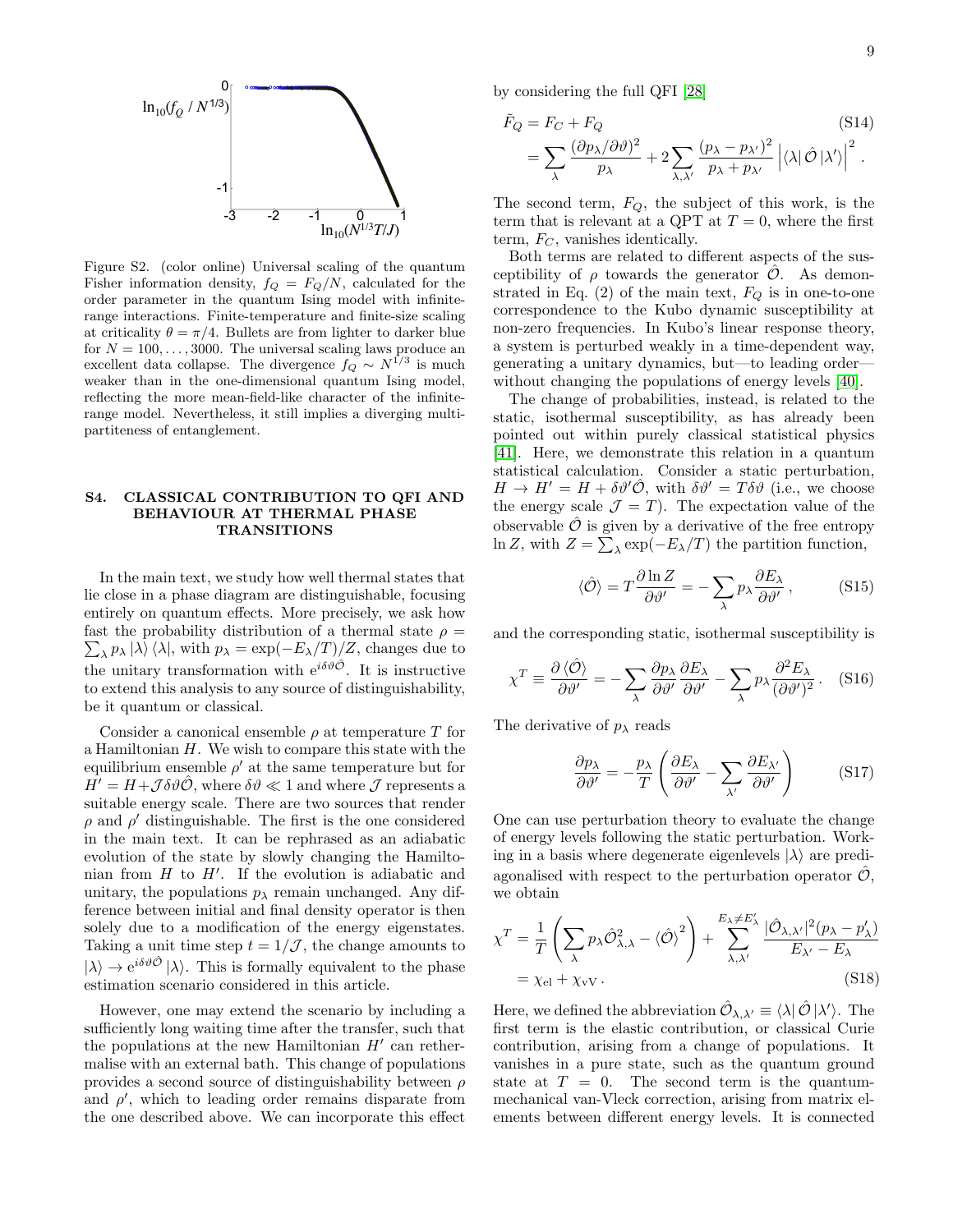smoothly to the real part of the Kubo dynamic susceptibility at non-zero frequencies and vanishes in a purely classical theory. Importantly, the elastic peak is a singular contribution at exactly  $\omega = 0$ , and does thus not influence  $F_Q$ . Since it is this elastic peak that diverges at thermal phase transitions, these do not appear as particular features in  $F_Q$ .

We can connect the elastic peak to the classical contribution to the Fisher information [\[41\]](#page-10-13). Equation [\(S17\)](#page-8-0) yields  $F_C = \sum_{\lambda} \frac{(\partial p_{\lambda}/\partial \vartheta)^2}{p_{\lambda}}$  $\frac{(\sqrt{\partial \vartheta})^2}{p_{\lambda}} = \chi_{\text{el}}/T$ . Similarly to  $\chi^T$ ,  $\tilde{F}_Q$ thus has two parts:  $F_Q$ , the subject of this article, related to entanglement and divergent at QPTs; and  $F<sub>C</sub>$ , of non-unitary, classical origin and divergent at thermal phase transitions. Both are related to the order parameter's susceptibility. Remarkably, by choosing the susceptibility at vanishing or non-vanishing frequencies, we can extract the purely classical or the purely quantummechanical contribution to the quantum Fisher information.

#### S5. SUM RULE

Our central relation Eq. (2) allows us to derive a Thomas-Reiche-Kuhn-type [\[59](#page-10-29)[–61\]](#page-10-30) sum rule that may be useful to bound the QFI. Since  $\tanh\left(\frac{\omega}{2T}\right) \leq \frac{\omega}{2T}$ , we have

$$
F_Q(T) \le \frac{1}{T} \frac{2}{\pi} \int_0^\infty d\omega \, \omega \, \chi''(\omega, T) \,. \tag{S19}
$$

- <span id="page-9-0"></span>[1] L. Balents, Nature 464, 199 (2010).
- <span id="page-9-1"></span>[2] R. Nandkishore and D. A. Huse, Annu. Rev. Condens. Matter Phys. 6, 15 (2015).
- <span id="page-9-2"></span>[3] J. Smith, A. Lee, P. Richerme, B. Neyenhuis, P. W. Hess, P. Hauke, M. Heyl, D. Huse, and C. Monroe, arXiv:1508.07026 [quant-ph] (2015).
- <span id="page-9-3"></span>[4] T. Nishioka and T. Takayanagi, JHEP 0701, 090 (2007).
- <span id="page-9-4"></span>[5] I. R. Klebanov, D. Kutasov, and A. Murugan, Nucl. Phys. B 796, 274 (2008).
- <span id="page-9-5"></span>[6] B. M. Escher, R. L. de Matos Filho, and L. Davidovich, Nature Phys. 7, 406 (2011).
- <span id="page-9-6"></span>[7] L. Pezzé and A. Smerzi, in "Atom Interferometry", Proceedings of the International School of Physics "Enrico Fermi", Course 188, Varenna, edited by G. Tino and M. Kasevich (IOS Press, Amsterdam, 2014) p. 691.
- <span id="page-9-7"></span>[8] T. D. Ladd, F. Jelezko, R. Laflamme, Y. Nakamura, C. Monroe, and J. L. O'Brien, Nature 464, 45 (2010).
- <span id="page-9-21"></span>[9] J. I. Cirac and P. Zoller, Nature Phys. 8, 264 (2012).
- [10] P. Hauke, F. M. Cucchietti, L. Tagliacozzo, I. Deutsch, and M. Lewenstein, Rep. Prog. Phys. 75, 082401 (2012).
- <span id="page-9-8"></span>[11] I. M. Georgescu, S. Ashhab, and F. Nori, Rev. Mod. Phys. 86, 154 (2014).
- <span id="page-9-9"></span>[12] K. Kim, M.-S. Chang, S. Korenblit, R. Islam, E. E. Edwards, J. K. Freericks, G.-D. Lin, L.-M. Duan, and C. Monroe, Nature 465, 590 (2010).
- [13] P. Jurcevic, B. P. Lanyon, P. Hauke, C. Hempel, P. Zoller, R. Blatt, and C. F. Roos, Nature 511, 202 (2014).
- [14] T. Lanting et al., Phys. Rev. X 4, 021041 (2014).

Due to the Kramers–Kronig relations, we can now take advantage of a superconvergence theorem [\[62\]](#page-10-31). This theorem states that two complex functions  $g$  and  $f$ , for which  $g(x) = P \int_0^\infty d\tilde{x} \frac{f(\tilde{x})}{x^2 - \tilde{x}^2}$  holds, are related via  $\int_0^\infty dx f(x) = \lim_{x\to\infty} (x^2 g(x))$ , with P the principal part of the integral. By setting  $f(x) = -\frac{2}{\pi} x x''(x)$  and  $g(x) = \chi'(x) \equiv \Re(\chi(x))$ , one obtains

<span id="page-9-22"></span>
$$
F_Q(T) \le -\frac{1}{T} \lim_{\omega \to \infty} (\omega^2 \chi'(\omega, T)), \tag{S20}
$$

a Thomas-Reiche-Kuhn-type sum rule that upper bounds the QFI. Here, as in Eq. [\(4\)](#page-1-0) of the main text, the limit to infinity is to be understood as a frequency range much larger than all energy scales of the considered degrees of freedom (but smaller than energy scales at which resonances to additional degrees of freedom appear, the entanglement between which, however, could be analysed analogously). It is interesting to note that, if we take the classical limit by sending  $T \to \infty$ , the bound [\(S20\)](#page-9-22) becomes an equality relating the QFI to the high-frequency limit of  $\chi'(\omega)$ .

- <span id="page-9-10"></span>[15] T. Fukuhara, S. Hild, J. Zeiher, P. Schauß, I. Bloch, M. Endres, and C. Gross, Phys. Rev. Lett. 115, 035302 (2015).
- <span id="page-9-11"></span>[16] A. J. Daley, H. Pichler, J. Schachenmayer, and P. Zoller, Phys. Rev. Lett. 109, 020505 (2012).
- <span id="page-9-12"></span>[17] R. Islam, R. Ma, P. M. Preiss, M. E. Tai, A. Lukin, M. Rispoli, and M. Greiner, arXiv:1509.01160 [condmat.quant-gas] (2015).
- <span id="page-9-13"></span>[18] P. Hyllus, W. Laskowski, R. Krischek, C. Schwemmer, W. Wieczorek, H. Weinfurter, L. Pezzé, and A. Smerzi, Phys. Rev. A 85, 022321 (2012).
- <span id="page-9-20"></span>[19] G. Tóth, Phys. Rev. A  $85$ , 022322 (2012).
- <span id="page-9-14"></span>[20] H. Strobel, W. Muessel, D. Linnemann, T. Zibold, D. B. Hume, L. Pezzé, A. Smerzi, and M. K. Oberthaler, Science 345, 424 (2014).
- <span id="page-9-15"></span>[21] J. Simon, W. S. Bakr, R. Ma, M. E. Tai, P. M. Preiss, and M. Greiner, Nature 472, 307 (2011).
- <span id="page-9-16"></span>[22] J. Ma and X. Wang, Phys. Rev. A 80, 012318 (2009).
- [23] W.-F. Liu, J. Ma, and X. Wang, J. Phys. A: Math. Theor. 46, 045302 (2013).
- [24] T.-L. Wang, L.-N. Wu, W. Yang, G.-R. Jin, N. Lambert, and F. Nori, New J. Phys. 16, 063039 (2014).
- <span id="page-9-17"></span>[25] Q. Zheng, Y. Yao, and X.-W. Xu, Commun. Theor. Phys. 63, 279 (2015).
- <span id="page-9-18"></span>[26] S.-J. Gu, Int. J. Modern Phys. B 24, 4371 (2010).
- <span id="page-9-19"></span>[27] F. Verstraete, M. Popp, and J. I. Cirac, Phys. Rev. Lett. 92, 027901 (2004).